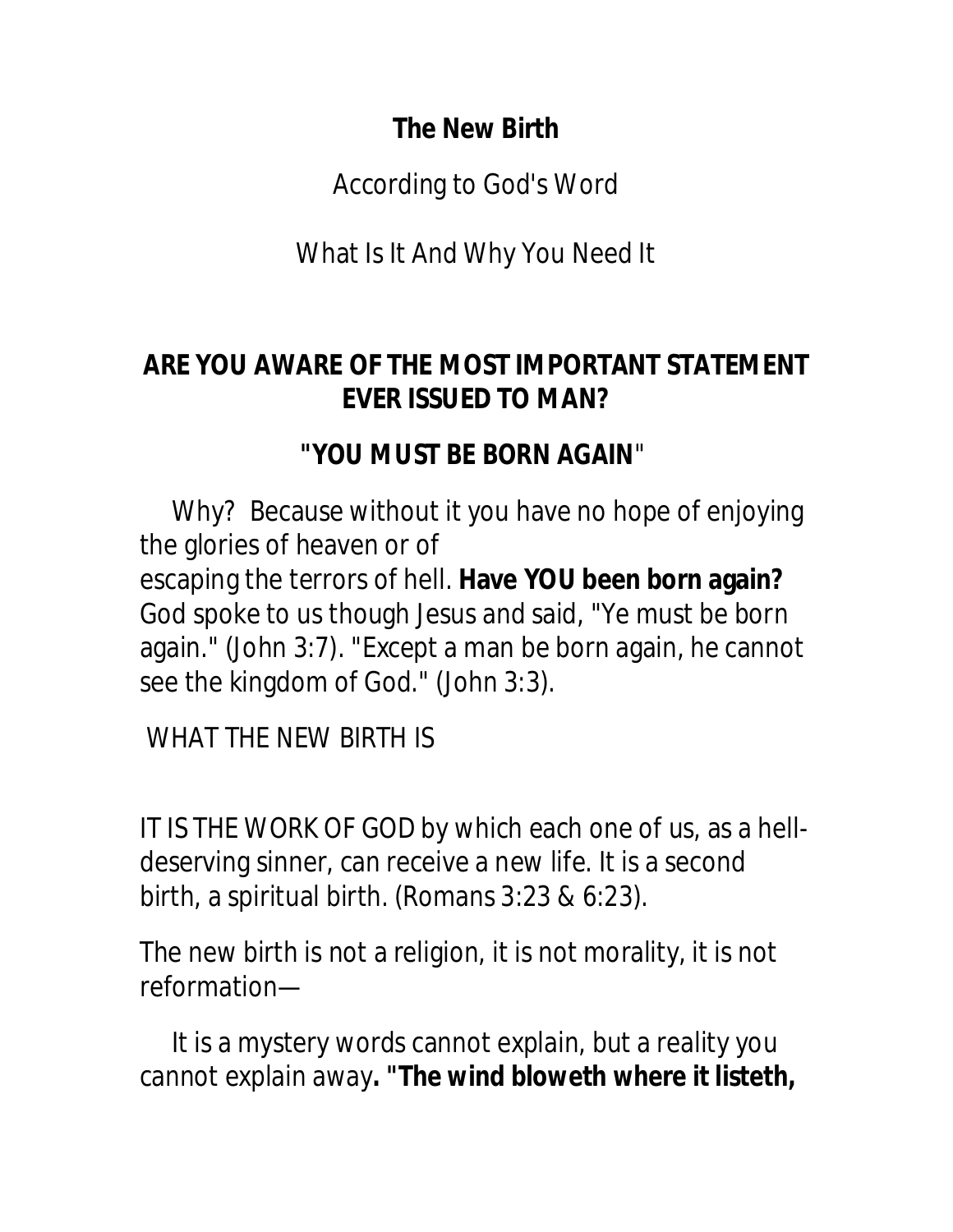*and thou hearest the sound thereof, but canst not tell whence it cometh, and whither it goeth: so is everyone that is born of the Spirit"* (John 3:8). Jesus spoke those words to Nicodemus, a well educated religious leader; who was doing his best to gain heaven. Just as Nicodemus could not understand or explain the wind, so no man can really understand or explain the new birth. You do not have to understand all the mysteries of God. If religious Nicodemus needed to be born again, so do you. How do you expect to make it to heaven without being born again, if Nicodemus couldn't?

 It is with you as it was with Nicodemus keeping the law, going to church, joining a church, being religious, being baptized, living up to a creed will not save you. There will be many in hell who did all of these things. Will you? Regardless of your denomination, "Ye must be born again."

The wind is a reality no man can explain away, only a fool would say, "I don't believe in the wind. I have never seen it, I can't understand it, so there just isn't any such thing as a wind." Many Bible rejecting, faith destroying "explainers" are denying the reality of the new birth. What they cannot understand they say just doesn't exist. They say the new birth is just an "emotional experience." When they get through explaining the new birth there isn't anything left of it. This is the failing wisdom of man. (I Cor. 2:14).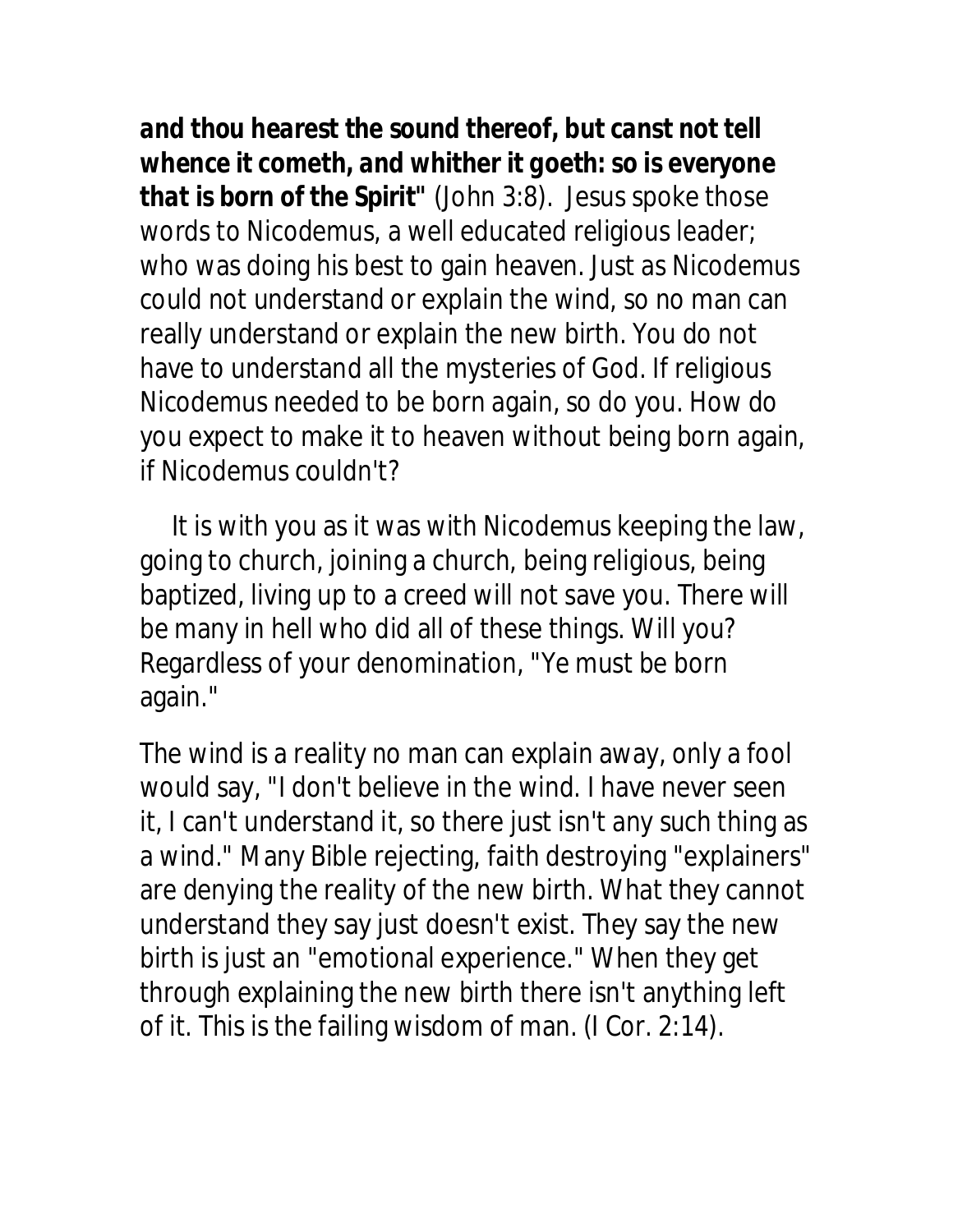Thank God, no matter what the modernists say, the new birth is a reality no man can explain away! Ask the man who has been born again if there is anything to it! You cannot see the Holy Spirit. You cannot explain Him. But see His mighty power make the prostitute pure, the liar honest, the drunkard sober, the blasphemer pray, the fearful brave, set the addict free, and then try to deny the reality of it!

 When some people are asked if they are a child of God, they say "I hope so", or "I think so", "I'm trying to be as best I can." Suppose you asked John Jones if he is the son of Mr. and Mrs. Jones and he'd answer, "I hope so", or I think so", "I'm trying to be as best I can." You would question his mind! He is not their son because he tries to be, but because he was born into their home. If you are a child of God it is not because of your trying, but because you have been born into His family. If you are not a child of God you actually have no right to pray, "Our Father....."

 The physical life begins by birth. The spiritual life begins the same-- Not by joining a church and becoming religious. You cannot join the family of God, you must be BORN into it. Born "not of blood, nor of the will of the flesh, nor of the will of man, but of God." (John1:13).

 A birth is the coming into being of a new life which has the nature of its parents. When you were born the first time you were made a partaker of the nature of natural man. When you are "born again" you become a partaker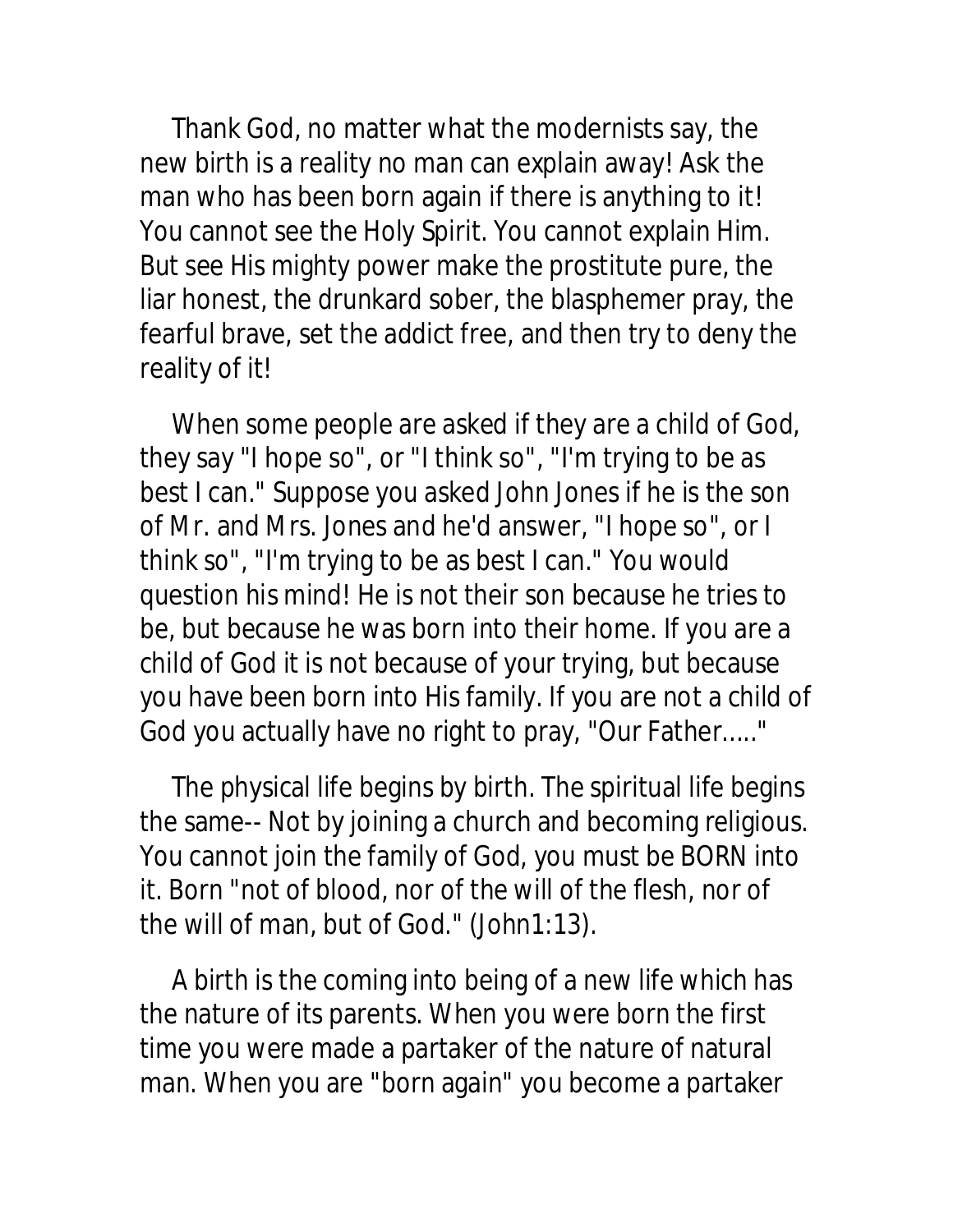of the divine nature (2 Peter 1;4). Is this true of you? Do you have the divine nature? No matter what kind of a religious profession you have made, no matter how good a person you may be morally, unless you have been made a partaker of the divine nature by receiving Christ (John 1:12), you are not saved. Some people don't like the word "saved," but "saved," is God's Word! Jesus Christ is our Savior. "He that believeth and is baptized shall be saved". (Mark 16:16). When you receive Christ you are saved, converted, born again--call it what you will, it is the key to heaven.

 But what about all the good things I have done? Won't this get me to heaven? Not according to God's word "For by grace are ye saved through faith; and that not of yourselves; it is the gift of God: not of works, lest any man should boast." (Ephesians 2:8-9).

 Be sure you are born again! "Examine yourselves to see whether you are holding to your faith. Test yourselves. Do you not realize that Jesus is in you? - unless indeed you fail to meet the test!" (II Corinthians 13:5) RSV. Do you meet the test? Can you sense His presence within yourself? There may be a more spectacular change in the life of one who is a cursing blasphemer, but there has to be a change when you are "born again". There will be a new attitude toward the Lord Jesus Christ, His word, His people, and a new attitude towards prayer. Are you SURE you have been born again? "IF any man be in Christ he is a new creature: old things are passed away; behold, all things are become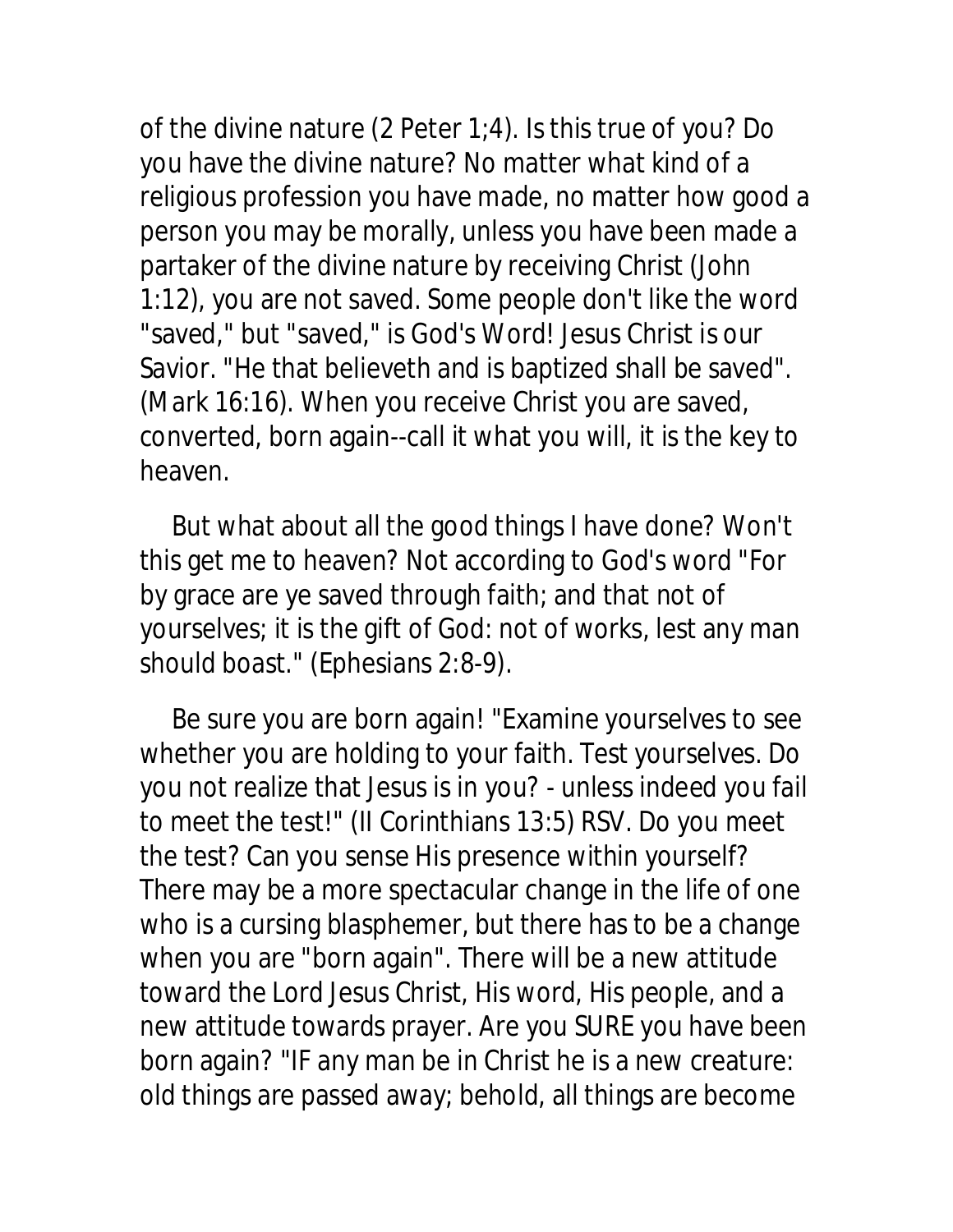new". (II Corinthians 5:17). have you become a new creature?

# **HOW TO BE BORN AGAIN**

1. **ACCEPT GOD'S WORD: THAT HE LOVES YOU AND WANTS TO GIVE YOU AN ABUNDANT LIFE.** "For God so loved the world, that He gave His only begotten Son, that whosoever believeth in Him should not perish; but have everlasting life." (John 3:16). "I am come that they might have life and that they might have it more abundantly." (John 10:10).

2. **ACCEPT GOD'S WORD: THAT YOU ARE A SINNER: THAT THIS SEPARATES YOU FROM GOD: THAT YOU MUST TRULY REPENT,** or "turn away" from sin. "For all have sinned and come short of the glory of God." (Rom. 3:23). "For the wages of sin is death: but the gift of God is eternal life through Jesus Christ our Lord." (Rom. 6:23). "The lord is not willing that any should perish, but that all should come to REPENTANCE." (2 Peter 3:9)

### 3. A**CCEPT GOD'S WORD: THAT THE SHED BLOOD OF JESUS IS GOD'S ONLY PROVISION FOR MAN TO GET RID**

**OF SIN.** "...the blood of Jesus Christ his Son cleanseth us from all sin." (I John 1:7). "But God commendeth His love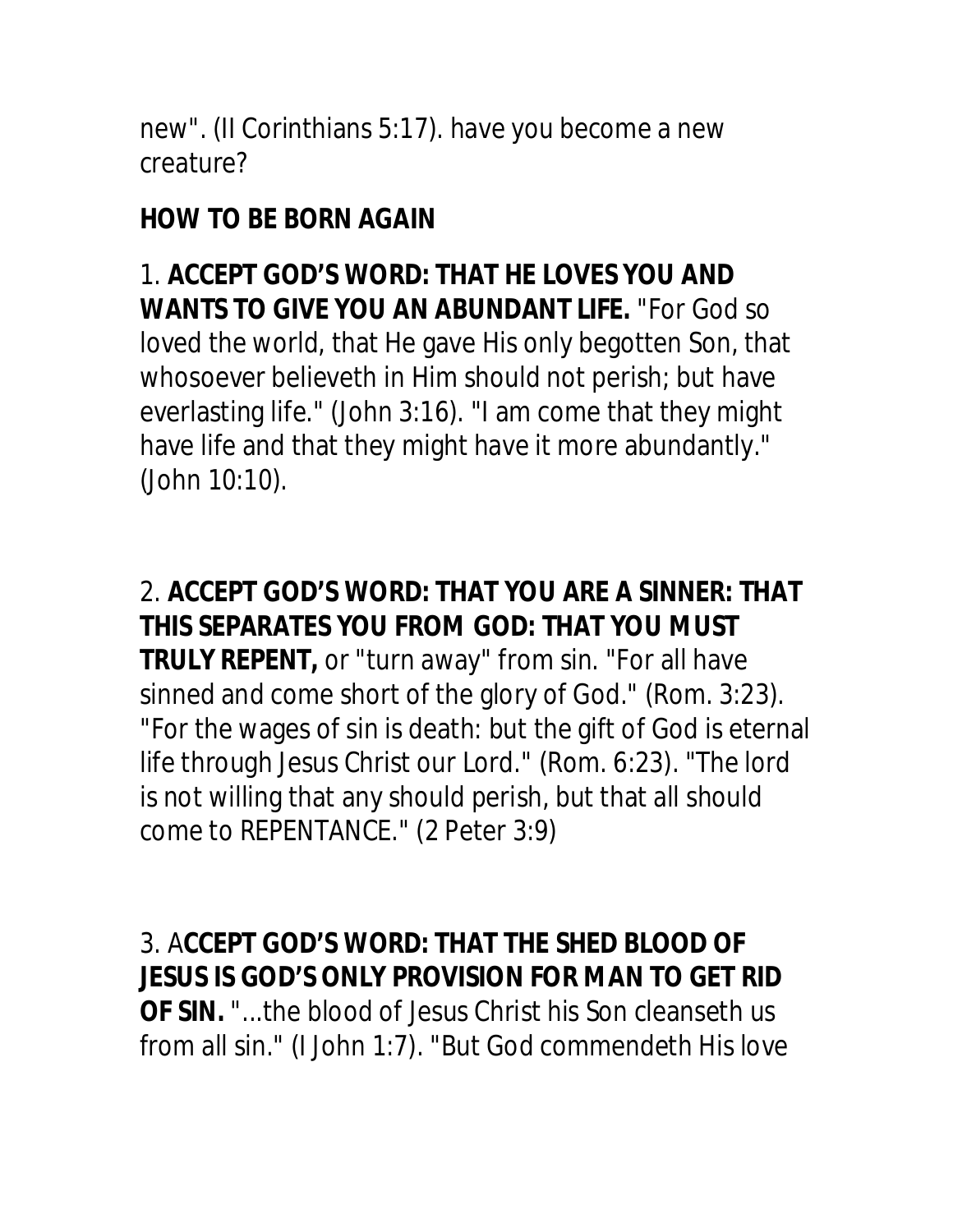toward us, in that while we were yet sinners, Christ died for us." (Romans 5:8).

4. **ACCEPT GOD'S WORD: THAT JESUS CHRIST IS OUR ONLY CONTACT WITH GOD.** "Jesus saith unto him, I am the way, the truth and the life; no man cometh unto the Father, but by me." (John 14:6). "For there is one God, and one mediator between God and man, the man Christ Jesus." (I Timothy 2:5).

5. **RECEIVE JESUS CHRIST AS SAVIOR AND LORD BY YOUR PERSONAL INVITATION**. "But as many as received him, to them gave he the power to become the sons of God." (John 1:12). "Behold I stand at the door and knock; If any man hear my voice, and open the door, I WILL COME IN TO HIM..... ( Christ speaking in Revelation 3:20).

Do you feel a tug at your heart right now? This is how He knocks. Jesus wants in!

Will you receive Christ right now? You can be saved in 30 seconds! Open the door!

Pray now in your own words, God knows your heart --- Pray something like this: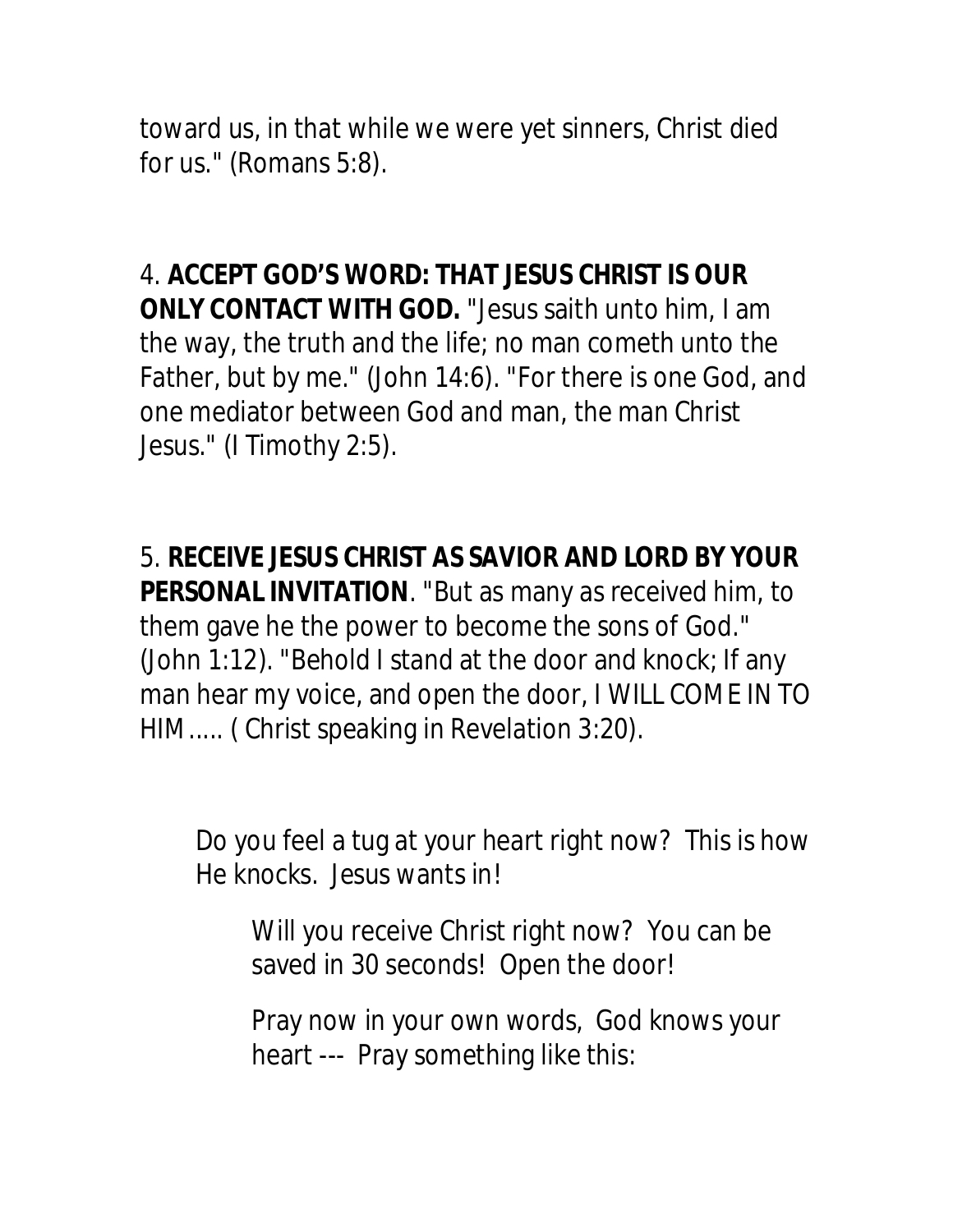"Lord Jesus, I truly repent of my sins, I turn my back on them right now and look to you! I ask you to forgive me. I open the door of my heart and receive you as My Saviour and My Lord. Take control of my life, keep me from evil and make me the kind of person you want me to be!"

 This is the point where you take your step of faith in God's word. Thank Him for coming in whether you "feel saved" or not! Like this: "Thank you Lord for coming into my heart and for hearing my prayer as you promised." Your life will start to change from this moment.

### ASSURANCE

Did you ask Christ into your heart? Where you sincere?

 Then where is He right now? Christ said He would come in! He is not a liar.

 If your answer is "yes, Christ is in my heart," **YOU ARE BORN AGAIN**. "He that hath the Son hath life (right now): and he that hath not the Son of God hath not life." "These things have I written unto you that believeth on the Son of God: that ye may know that ye have eternal life." (I John 5:12-13).

 **REMEMBER**, even though you may sense the presence of God right now, you may not tomorrow! You are not saved because you "feel saved." You faith must stand on God's word, not on feelings.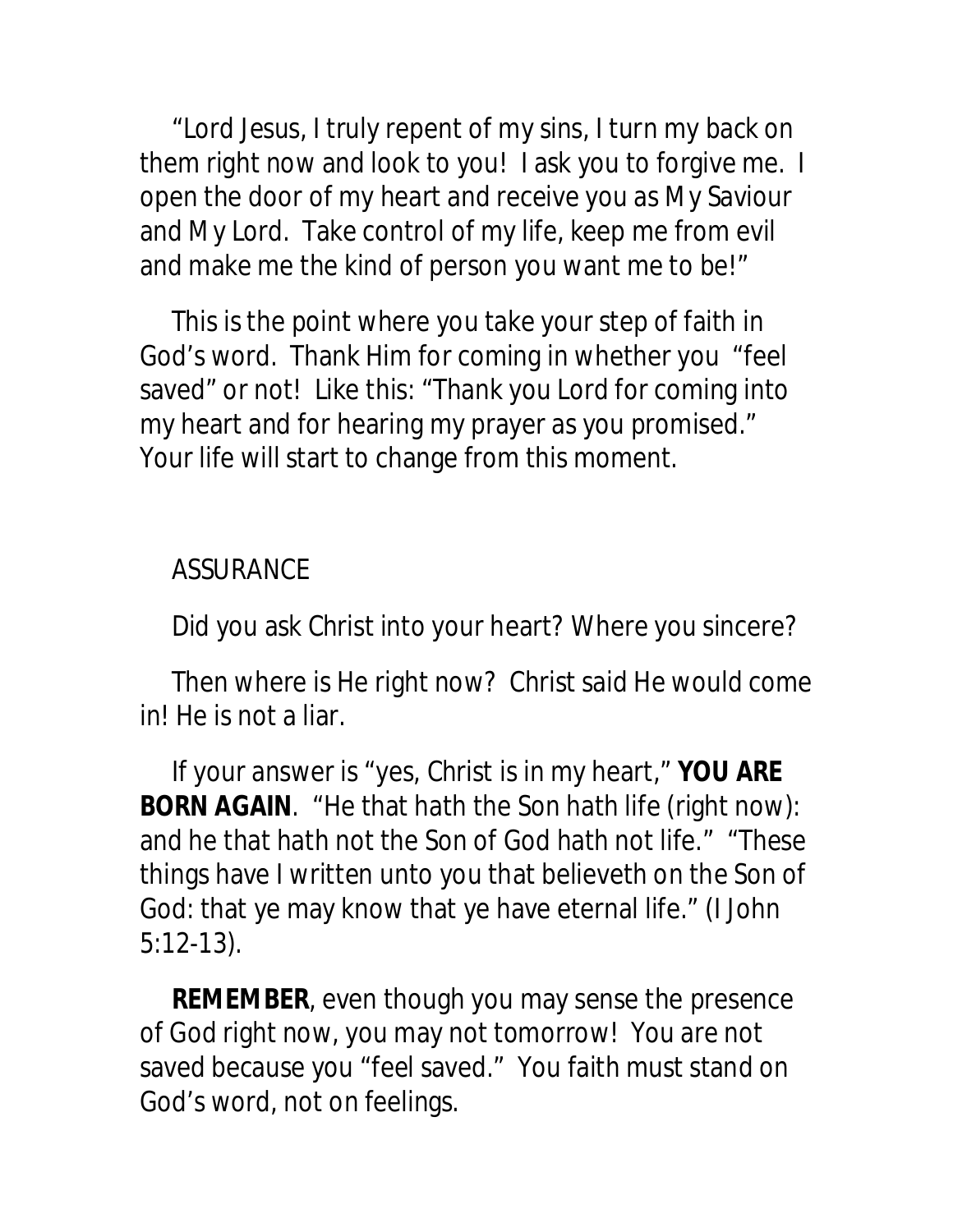# **HOW TO BECOME STRONG IN THE LORD AND STAY STRONG IN THE LORD**

THANK THE LORD EVERY DAY FOR SAVING YOUR SOUL -- Jesus said, "...He that loveth me shall be loved of my Father, and I will love him, and will manifest myself to him." (John 14:21). Expect a change in your life!

WITNESS-- Tell someone at every opportunity what you have done--that you have accepted Christ as your personal Savior. This is very important. If you truly love Jesus, you will want to tell others about Him, and He will "manifest" Himself to you. Read Romans 10:9-10. "That if thou shall confess with thy mouth the Lord Jesus, and shalt believe in thine heart that God hath raised him from the dead, thou shalt be saved."

ASK GOD to fill you with the Holy Spirit that you might be a powerful witness in every phase of your life-- "But ye shall receive power after that the Holy Ghost is come upon you ; and ye shall be witnesses unto me--" (Acts 1:8).

"If ye then being evil, know how to give good gifts unto your children; how much more shall your heavenly Father give the Holy Spirit to them that ask Him?" (Luke 11:13).

READ GOD'S WORD EVERY DAY-- You are a new born babe in Christ-- you need food--it comes from God's Word. Start by reading the Gospel of John over three times. Put yourself in the place of Nicodemus! The Bible will have new meaning to you now.